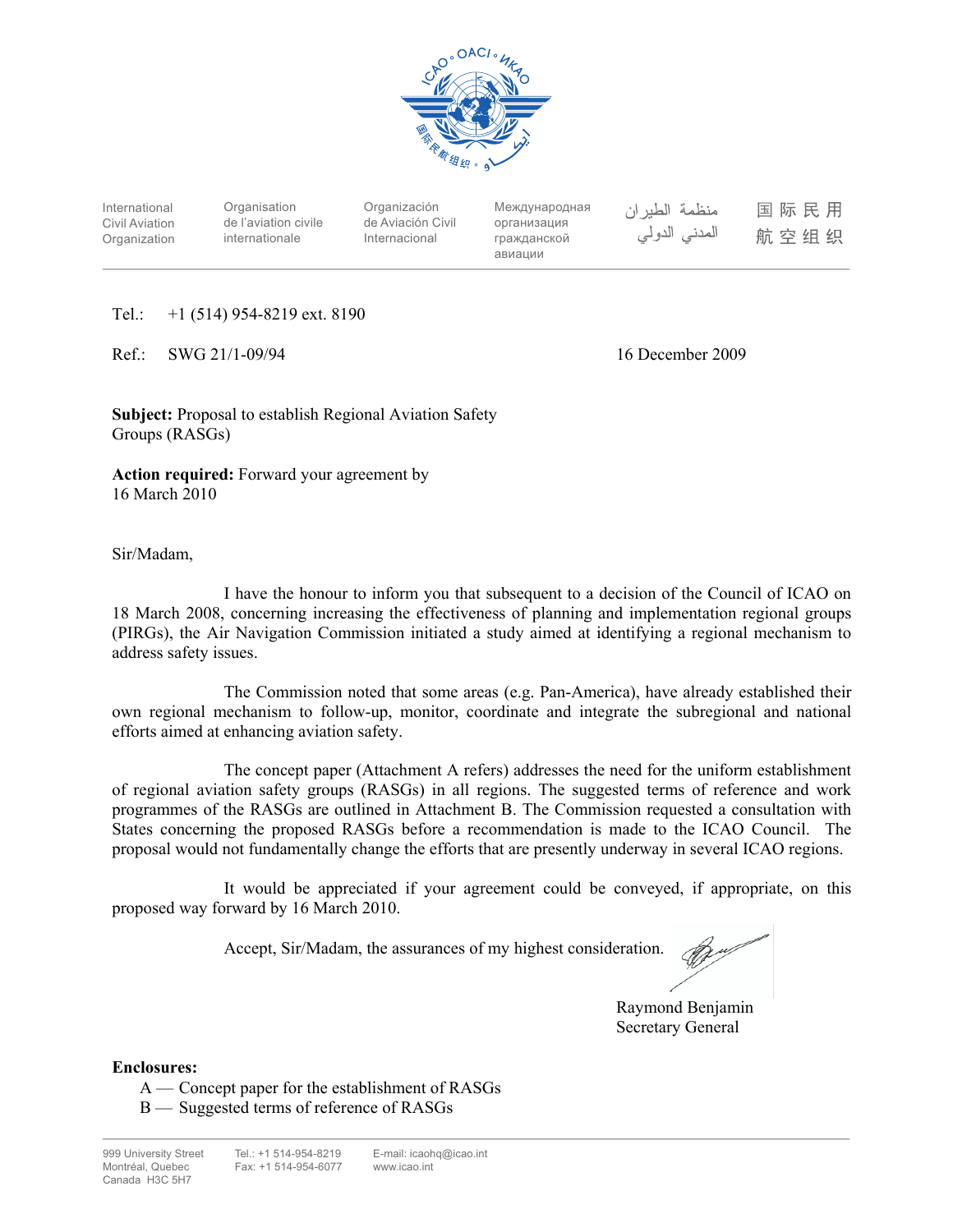# **ATTACHMENT A** to State letter SWG 21/1-09/94

# **CONCEPT OF REGIONAL AVIATION SAFETY GROUPS (RASGs)**

## 1. **BACKGROUND**

1.1 *Assembly Resolution.* Resolution A36-7 resolved that the global plans (Global Air Navigation Plan and Global Aviation Safety Plan) shall provide the framework in which regional, subregional and national implementation plans will be developed and implemented thus ensuring harmonization and coordination of efforts aimed at improving international civil aviation safety and efficiency.

1.2 *GANP.* The implementation of air navigation systems follows a well established mechanism based upon the regional air navigation planning process which evolved to a more robust system with the introduction of the Global Air Navigation Plan (GANP). The GANP initiated a top-down approach in which the regions, through the planning and implementation regional groups (PIRGs), implement a regional performance framework.

1.3 **GASP.** The Global Aviation Safety Plan (GASP) utilizes a bottom-up approach that allows groups of States to analyze gaps and implement action plans to meet specific needs by leveraging existing political and economic structures between them. This approach has the advantages of facilitating a pooling of resources, as well as supporting a dynamic exchange of information. A void exists, however, as there is no regional follow-up and coordination of the implementation of these subregional action plans.

1.4 *Reports to Council.* Since PIRGs are established by the Council, the reporting structure calls for review of reports of PIRG meetings by the Commission and the Council. At present there is no formal reporting system to ICAO available in respect of the implementation of the GASP and there is no such mechanism to report back to Commission/Council on flight operational safety issues. In addition the Council (C-DEC 183/9 refers), on 18 March 2008, requested that the Commission present, in due course, a report to the Council regarding the development of new structures to coordinate Business Plan implementation activities related to safety, security and environmental subjects as well as the outcome of its further review of the mandate and terms of reference of the PIRGs.

1.5 *Follow-up by the Commission.* Further to the Council Decision (C-DEC 183/9 refers), the Commission continued the development of new structures for addressing safety issues through an ad-hoc working group (ADHWG) and held two meetings to discuss the way forward. The Secretariat, on the basis of inputs and comments received from the ADHWG, developed the concept of Regional Aviation Safety Groups which is presented in this paper.

## 2. **CURRENT SCENARIO IN ADDRESSING REGIONAL SAFETY ISSUES**

2.1 *PIRGs.* The development of regional plans for air navigation systems is undertaken by ICAO's six PIRGs, which were established by the Council. The scope of PIRGs does not cover flight operations safety issues. The PIRG meetings are organized by regional offices and supported by Headquarters (Air Navigation Bureau). The PIRG reports are reviewed by the Commission on a regular basis and the Council, on a case-by-case basis.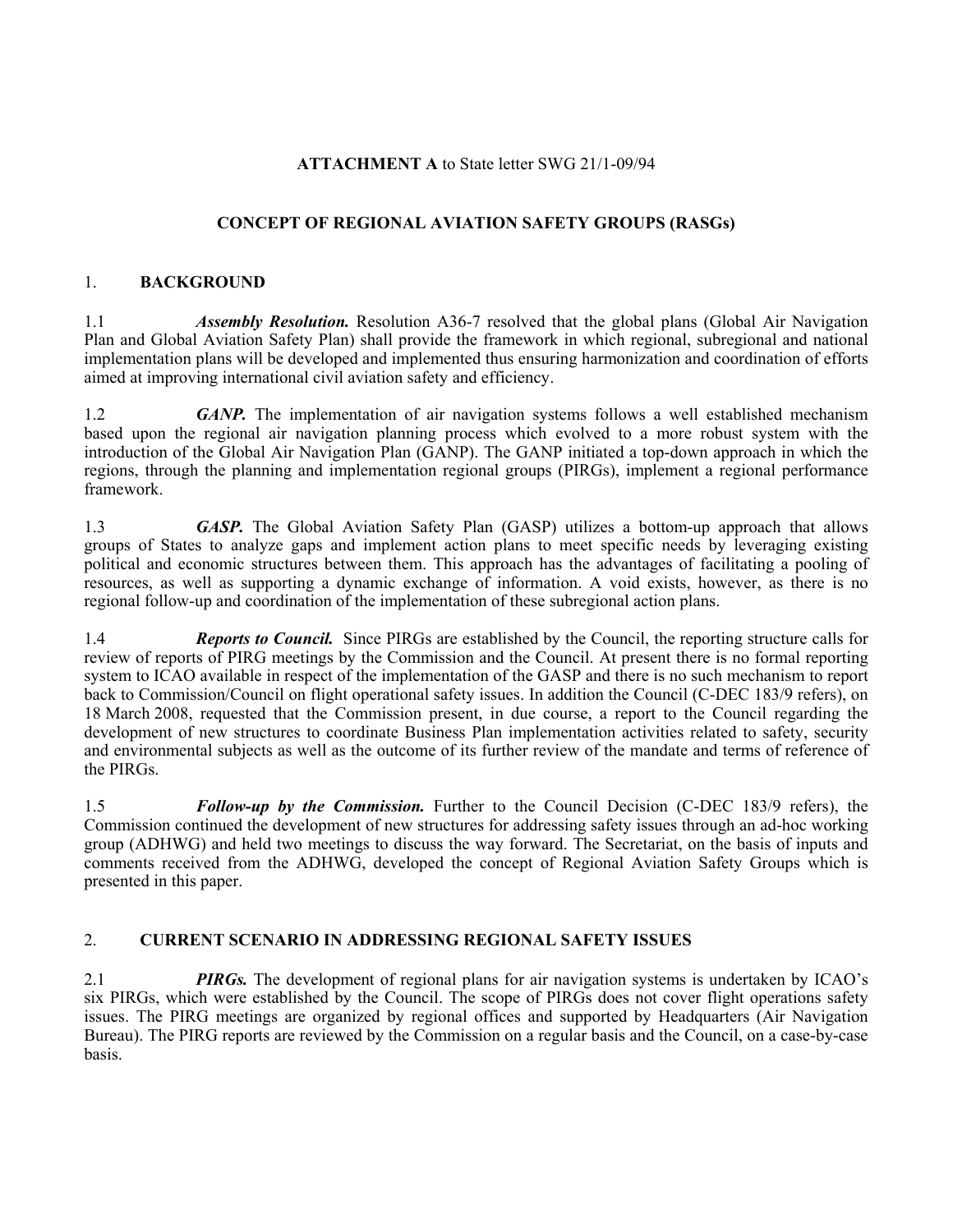2.2 *COSCAP/RSOO.* The cooperative development of operational safety and continuing airworthiness programmes (COSCAPs) are an agreement between Member States, executed by ICAO's Technical Co-operation Bureau by means of a Trust Fund, and are aimed at enhancing the safety and efficiency of air transport operations. The COSCAPs are limited to a few regions and within a region not all States are covered. In some subregions, Regional Safety Oversight Organizations (RSOOs) have been developed from COSCAP projects or have been established instead of COSCAPs.

2.3 *DGCA meetings.* Many of the regions convene regional or subregional meetings of Directors General of Civil Aviation (DGCA), which discuss a wide range of subjects encompassing safety, efficiency, economic, security, environment and regulatory issues related to air transport operations. The meetings and their follow-up are carried out by the regional offices with no substantial support from Headquarters.

2.4 *Conclusion.* From the review of the current regional mechanisms, it is proposed that a new follow-up body is needed that would monitor progress, coordinate actions among States and make recommendations to ICAO to facilitate the implementation of the GASP and the associated Global Aviation Safety Roadmap (GASR).

## 3. **PROPOSED REGIONAL STRUCTURE**

3.1 *Secretariat analysis.* In September 2008, the ICAO Regional Directors (RDs) were requested to provide their views, listing the strengths and weaknesses on proposed options for new regional mechanism(s) for addressing flight operations safety issues. From the analysis of their responses, as well as teleconferencing held with the RDs on 3 September 2009, it was confirmed that the RDs were in favour of a separate regional group, on lines similar to PIRGs, to address flight operations safety issues including the implementation of the GASP/GASR. Also, the RDs did not support the idea of holding either back-to-back or concurrent PIRG-RASG meetings.

3.2 *Regional structure.* The COSCAPs and RSOOs are organized on a subregional basis. It may be noted that eventually some COSCAPs may evolve into RSOOs where appropriate. Considering that COSCAP/RSOO mechanisms are more focused on safety oversight issues and, as of now, do not cover all of the States of the region, it is considered necessary to establish a new regional mechanism known as Regional Aviation Safety Groups (RASGs) to address and harmonize all flight operations safety issues on an ICAO regionwide basis. Noting that in several regions there was actually a gradual evolution toward RASGs, this proposal, in effect, would facilitate ICAO to recognize groups that Contracting States had already chosen to form. The eventual recognition of RASGs by the Council would lead to the establishment of a formal reporting channel allowing ICAO to monitor the worldwide implementation of the Global Aviation Safety Plan (GASP). The RASGs are expected to build on the work already done by these existing subregional organizations. However, RASGs will facilitate the exchange of best practices, cooperation and collaboration using a top-down approach complementing the bottom-up approach of planning by subregions, States and industry.

3.3 *Need for partnership.* The GASP and GASR are built on the principle of partnership and, as such, it is essential that all relevant stakeholders are involved in the development and implementation of any activities aimed at improving safety under the focus areas. Together with ICAO, the stakeholders in the civil aviation sector are States, airlines/operators, airports, air navigation service providers, aircraft and equipment manufacturers, maintenance and repair organizations, regional organizations, international organizations, and industry representatives. The commitment of all stakeholders is fundamental for success in improving safety.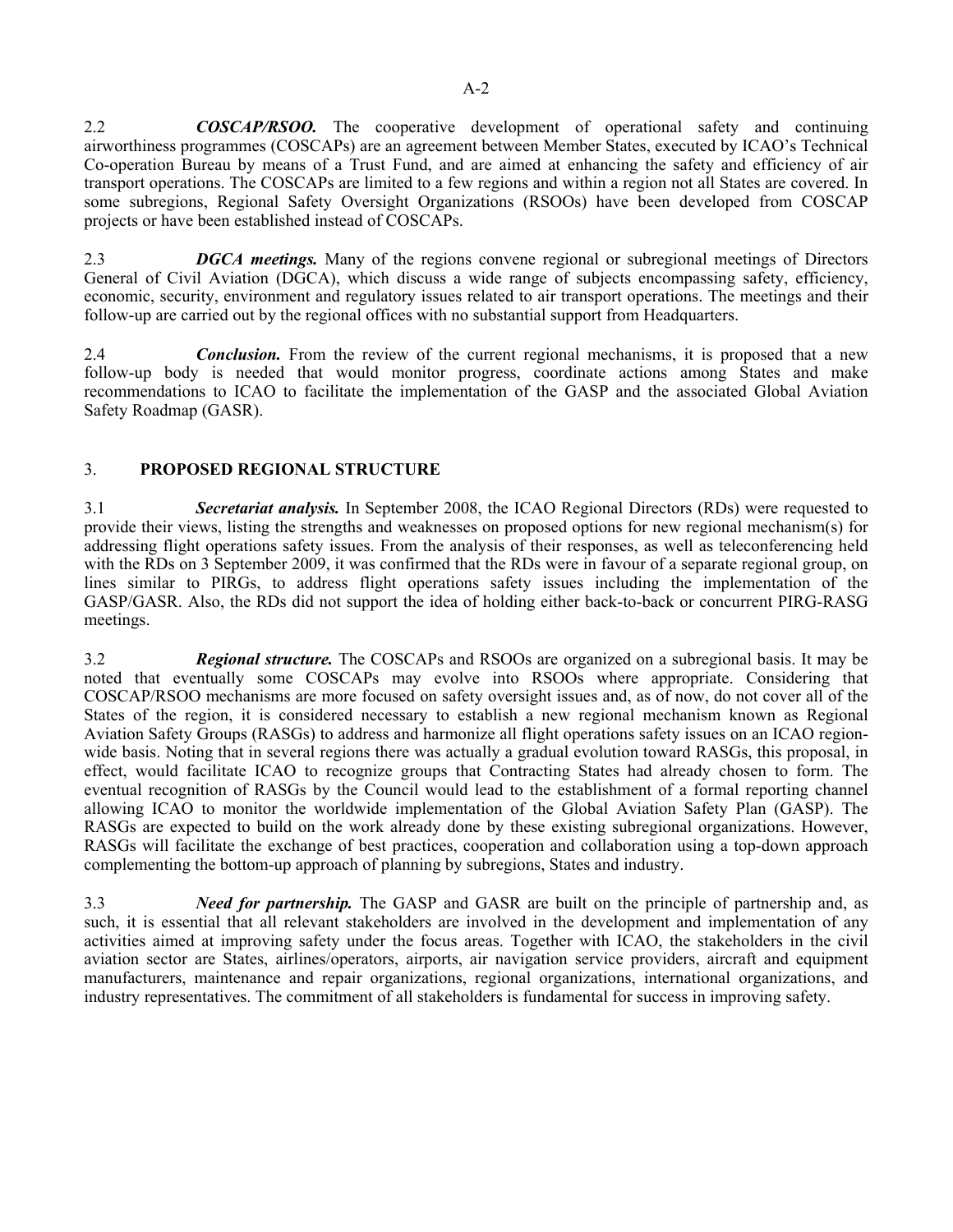#### 4. **ESTABLISHMENT OF RASGs**

4.1 *Regional group***s** *and terms of reference.* Consistent with the PIRG mechanism, it is proposed that the following RASGs covering all of the regions of the world be established: Regional Aviation Safety Group – Pan American (RASG-PA) for the Caribbean, South American and North American Regions; Regional Aviation Safety Group – Europe (RASG-EUR) for the European Region; Regional Aviation Safety Group – Asia Pacific (RASG-APAC) for the Asia and Pacific Regions; Regional Aviation Safety Group – Africa (RASG-AFI) for the African Region; and Regional Aviation Safety Group – Middle East (RASG-MID) for the Middle East Region. In fact RASG-PA has already been established by the Pan American States themselves and held its second meeting in November 2009. In addition, the AFI Comprehensive Implementation Programme (ACIP) and its Steering Committee are monitoring and coordinating the implementation of the GASP/GASR within the region; however, once the ACIP project has ended, an entity will be needed to follow-up, monitor and coordinate activities. These regional experiences have been taken into account in determining the global model. The terms of reference detailing membership of the RASGs and their work programme are proposed in Attachment B.

*4.2 Resources.* With the creation of RASGs, one officer for each of the regional offices will be required. Currently, all regional offices have a post of Flight Safety Officer in their establishment. Further support for the RASG meetings would be provided using Headquarters staff.

4.3 *Coordination between PIRGs and RASGs*: A concern rose related to the parallels that were being drawn between the PIRG framework and the RASGs. It was noted that while the PIRGs did touch on some safety issues, they had been developed to deal with air navigation plans at a regional and global level with ICAO playing a key leadership role. In contrast, safety continued to lie within the sovereignty of individual States. It would be helpful if States could provide input on how to determine the safety issues to be covered by the RASGs and those that should remain with the PIRGs. Also, the need for a mechanism for coordination between PIRGs and RASGs was discussed and accordingly this aspect has been reflected in the suggested terms of reference.

#### 5. **CONCLUSION**

5.1 *Systems approach.* The proposed RASGs will serve as a regional cooperative forum integrating global, regional, subregional, national and industry efforts in continuing to enhance aviation safety worldwide. While RASGs will initially deal with safety issues directly related to flight operations, planning should be initiated as soon as circumstances permit to adopt a systems approach so that RASGs address safety issues from an integrated perspective that includes flight operations and ATM safety. As the Commission reviews the mandate and terms of reference of PIRGs, it is expected to address in the future an integration of the safety work done by these groups. Until such time, the Secretariat will ensure that the safety issues raised by the PIRGs and RASGs are fully coordinated and that a small group of members of the PIRGs attend the RASGs meetings and vice versa.

— — — — — — — —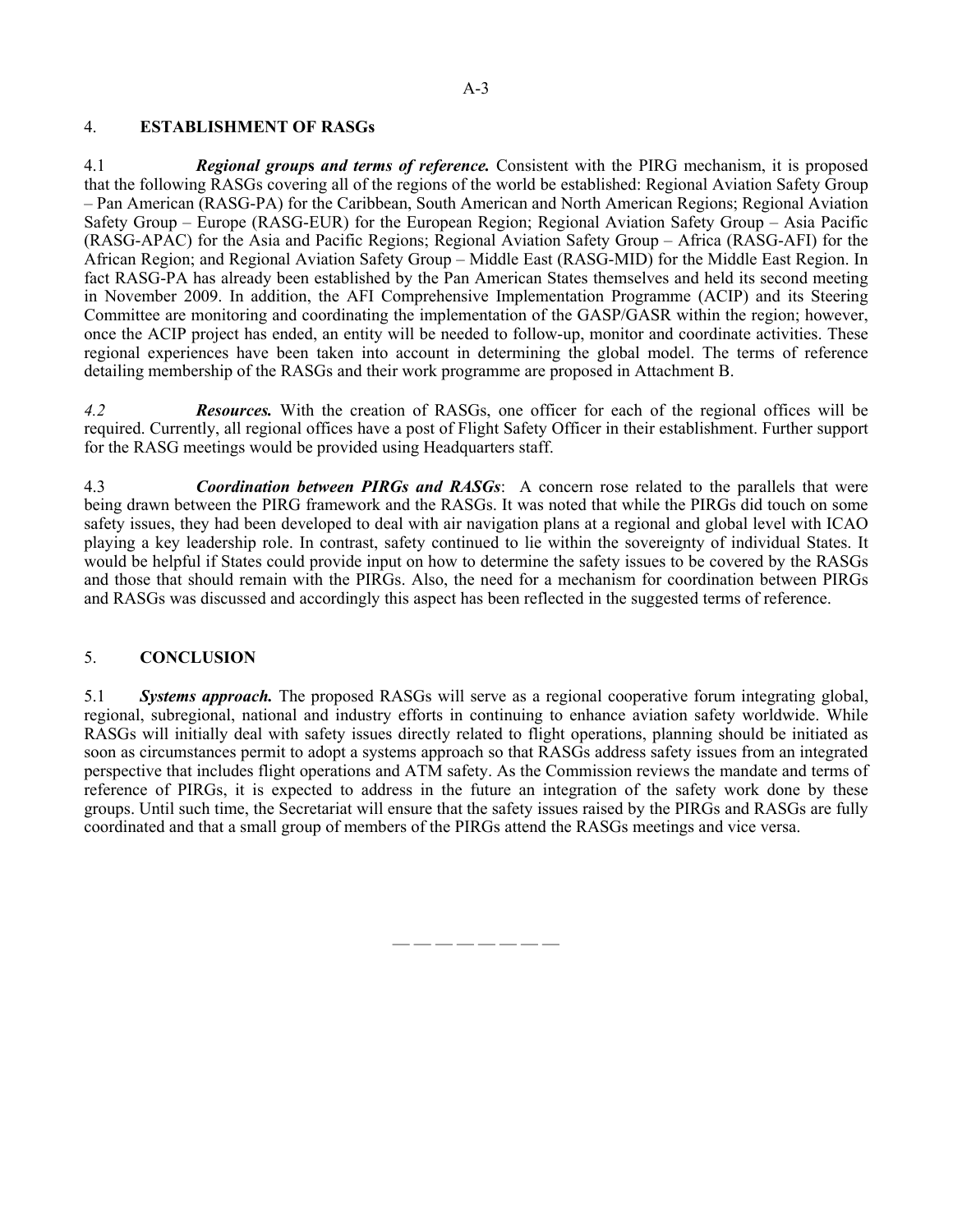#### **ATTACHMENT B** to State letter SWG 21/1-09/94

# **SUGGESTED TERMS OF REFERENCE FOR REGIONAL AVIATION SAFETY GROUPS (RASGs)**

## 1. **ESTABLISHMENT**

1.1 Consistent with the Planning and Implementation Regional Group (PIRG) mechanism, the Regional Aviation Safety Groups (RASGs) may be established in the following regions by the Council of ICAO. The meetings of the RASGs will be convened as required.

> Regional Aviation Safety Group – Pan American (RASG-PA) for Caribbean, South American and North American Regions; (Already established by States themselves)

Regional Aviation Safety Group – Europe (RASG-EUR) for the European Region;

Regional Aviation Safety Group – Asia Pacific (RASG-APAC) for APAC Regions;

Regional Aviation Safety Group – Africa (RASG-AFI) for the African Region;

Regional Aviation Safety Group – Middle East (RASG-MID) for the Middle East Region.

# 2. **MEMBERSHIP**

- 2.1 Contracting States entitled to participate as members in a RASG meeting are:
	- a) those whose territories or dependencies are located partially or wholly within the geographical area to be considered by the meeting;
	- b) those located outside the area:
		- 1) which have notified ICAO that aircraft on their register or aircraft operated by an operator whose principal place of business or permanent residence is located in such States, operate or expect to operate into the area; or
		- 2) which provide facilities and services affecting the area.

2.2 Contracting States not meeting the above criteria and non-Contracting States are entitled to participate in RASG meetings as observers. The aircraft operators, international organizations, maintenance and repair organizations, regional organizations, aircraft manufactures, airport and air navigation service providers and any other allied organizations/representatives will be invited to attend RASG meetings in the capacity of observers. The members and observers will serve as partners of RASG and their joint commitment is fundamental for success in improving aviation safety worldwide. The Regional Director will serve as the Secretary of the RASG. Wherever two Regional Directors are involved, they would alternate serving as Secretary of the RASG and PIRG to balance the Secretariat responsibilities between these two regional groups.